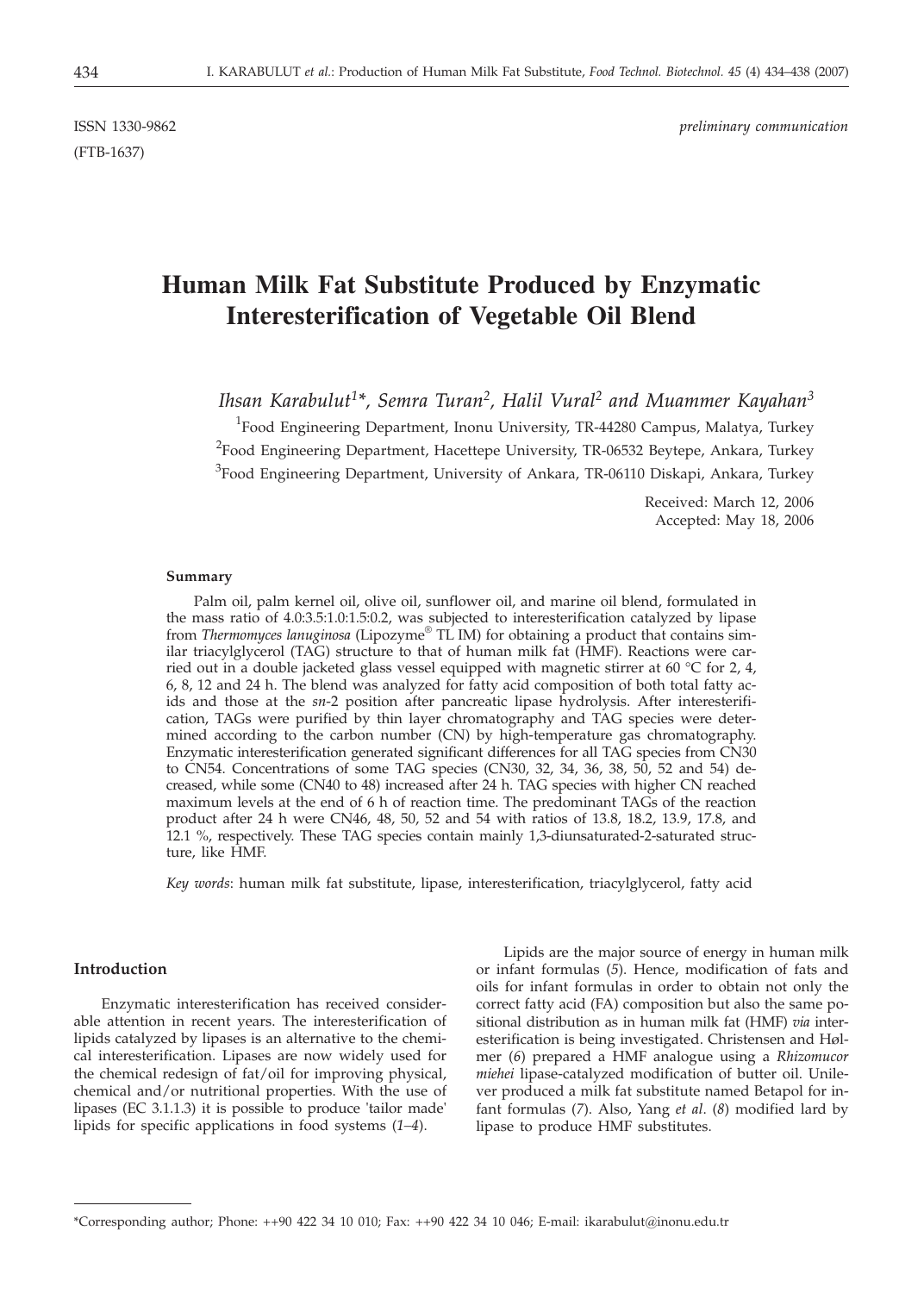Differences in chemical catalyst, non-specific lipase and *sn*-1,3 specific lipase-catalyzed interesterified products can be distinguished based on the nature of the FAs at the *sn*-2 position of the triacylglycerols (TAG) (*9*). Transesterification with *sn*-1,3-specific lipases results in the *sn*-2 FA remaining almost intact in the TAG product. This is significant from a nutritional point of view, because the 2-monoacylglycerol produced by pancreatic lipase digestion is the main carrier of FAs through the intestinal wall (*10*) and the absorption efficiency of free palmitic acid is relatively low compared to that of free unsaturated FAs (*11*). HMF contains 20–25 % of palmitic acid, and about 70 % of the FAs esterified to the *sn*-2 position of the TAG (*12*). These facts provide convincing evidence that high absorption efficiency of HMF is a result of specific structure of TAG moiety (*13*).

The objective of this study was to obtain a product which contained similar TAG structure of the HMF. For this purpose, immobilized *Thermomyces lanuginosa* lipase (Lipozyme® TL IM) catalyzed solvent-free interesterification was used to modify the blend of some vegetable oils and marine oil. The effect of reaction time on the changes of TAG species was also studied.

# **Materials and Methods**

# *Materials*

Palm oil (PO) was obtained from Marsa margarine factory (Adana, Turkey). Palm kernel oil (PKO) was obtained from Unilever margarine factory (Corlu, Turkey). Refined, bleached, and deodorized olive oil (OO) and sunflower oil (SFO) were obtained from the local market. ROPUFA '30' *n*-3 INF marine oil (MO) was a kind gift from Roche Vitamins Ltd., UK. Fats and oils were stored at –18 °C until use.

Lipozyme® TL IM (EC 3.1.1.3), a silica-granulated *Thermomyces lanuginosa*, which is *sn*-1,3 specific, was provided by Novo Nordisk A/S (Bagsvaerd, Denmark). Pancreatic lipase was purchased from Sigma Chemical Co. (St. Louis, MO, USA) for analysis of positional distribution of FAs in TAG. All other chemicals and reagents for the analysis were of analytical or chromatographic grade.

## *Enzymatic interesterification*

PO, PKO, OO, SFO and MO were blended in the mass ratios of 4.0:3.5:1.0:1.5:0.2. These ratios were calculated to provide FA composition similar to that of HMF. Lipozyme<sup>®</sup> TL IM  $(1 g)$  was added to 10 g of the blend and the mixture was incubated for 2, 4, 6, 8, 12 and 24 h in a double jacketed 200-mL glass vessel. Water was circulated through the jacket from a constant temperature bath (60 °C). The mixture was stirred magnetically at 300 rpm throughout the reaction. After the reaction, the mixtures were filtered to remove the enzyme. The products were used in subsequent analysis.

## *Analytical methods*

## Determination of free fatty acids (FFAs)

FFAs were determined using a method described by Foglia *et al*. (*14*). FFAs were quantified with 0.1 M NaOH

in diethyl ether/ethanol/water (3:2:2, by volume) solvent mixture (30 mL/0.5 g of sample with 4–5 drops of phenolphthalein indicator solution, 1 % in 95 % ethanol) by titrating the samples until the first traces of pink colour appeared. The percentage of FFA was expressed in terms of a FA, average molecular mass was calculated from FA composition of the blend as 243 g/mol, and calculated as follows:

$$
FFA = \frac{V(NaOH)/mL \times M(NaOH) \times 243}{m(sample)/g} / \frac{6}{5} / \frac{1}{5}
$$

Isolation of TAG

A portion of the product was dissolved in hexane (1:1, by volume) and then applied  $(3\times100 \,\mu)$  in a band on a silica gel plate (Merck, Darmstadt, Germany). Plates were developed in hexane/diethyl ether/acetic acid  $(80:20:1,$  by volume), dried, and sprayed with  $1\%$  2,7-dichloroflourescein in methanol. To determine relative migration of the glycerides, glyceride standard (*cis*-9-monoolein, *cis*-9-1,2-diolein, *cis*-9-1,3-diolein, triolein; Supelco, Bellefonte, PA, USA) was used. The bands were visualized under an ultraviolet lamp (254 nm). The band corresponding to TAGs was scraped and extracted with diethyl ether, then the solvent was removed under a stream of nitrogen gas. The isolated TAG was used for the FA composition analysis of both total FAs and those at the *sn*-2 position.

#### Analysis of total FAs and *sn*-2 FAs

Fatty acid methyl esters (FAME) of TAG were prepared according to AOCS Official Method Ce 2-66 (*15*) and subsequently analyzed with HP 5890 Series II gas chromatograph (GC) (Hewlett-Packard Company, Wilmington, DE, USA) equipped with a flame ionization detector (FID) and auto sampler. A fused silica capillary column DB-Wax (30  $m \times 0.25$  mm i.d.) with a film thickness of 0.25 µm (Alltech, Deerfield, IL, USA) was used. Injection and detector temperatures were 250 and 260 °C, respectively. Oven temperature was increased from 190 to a final temperature of 220 °C at a rate of 1 °C/min. Nitrogen was used as a carrier gas at a flow rate of 1.0 mL/min. FAME mixture (37 components) and PUFA no. 1 marine oil source (Supelco, Bellefonte, PA, USA) were used to define retention times of individual FA. Results were expressed as percentage of peak area without any corrections.

Composition of *sn-2* FAs was determined by the pancreatic hydrolysis method (*16*). TAG was mixed with 1 mL of 1 M Tris-HCl buffer (pH=7.6), 0.25 mL of 0.05 % bile salts,  $0.1$  mL of 2.2 % CaCl<sub>2</sub>, and 8 mg of pancreatic lipase. The mixture was incubated in a water bath at 37 °C for 3 min, vortexed vigorously (1 min), centrifuged (2000 rpm, 3 min), extracted with 3 mL of diethyl ether (twice), and eluted in a sodium sulphate column. Thin layer chromatography analysis was done on silica gel 60 G plate, and developing solvent system was hexane/diethyl ether/acetic acid (50:50:1, by volume). The band corresponding to 2-monoacylglycerol (MAG) was scraped, converted to FA methyl esters, and analyzed by GC.

## Determination of TAG species

Isolated TAG was also analyzed by high-temperature GC for the TAG species according to the CN. For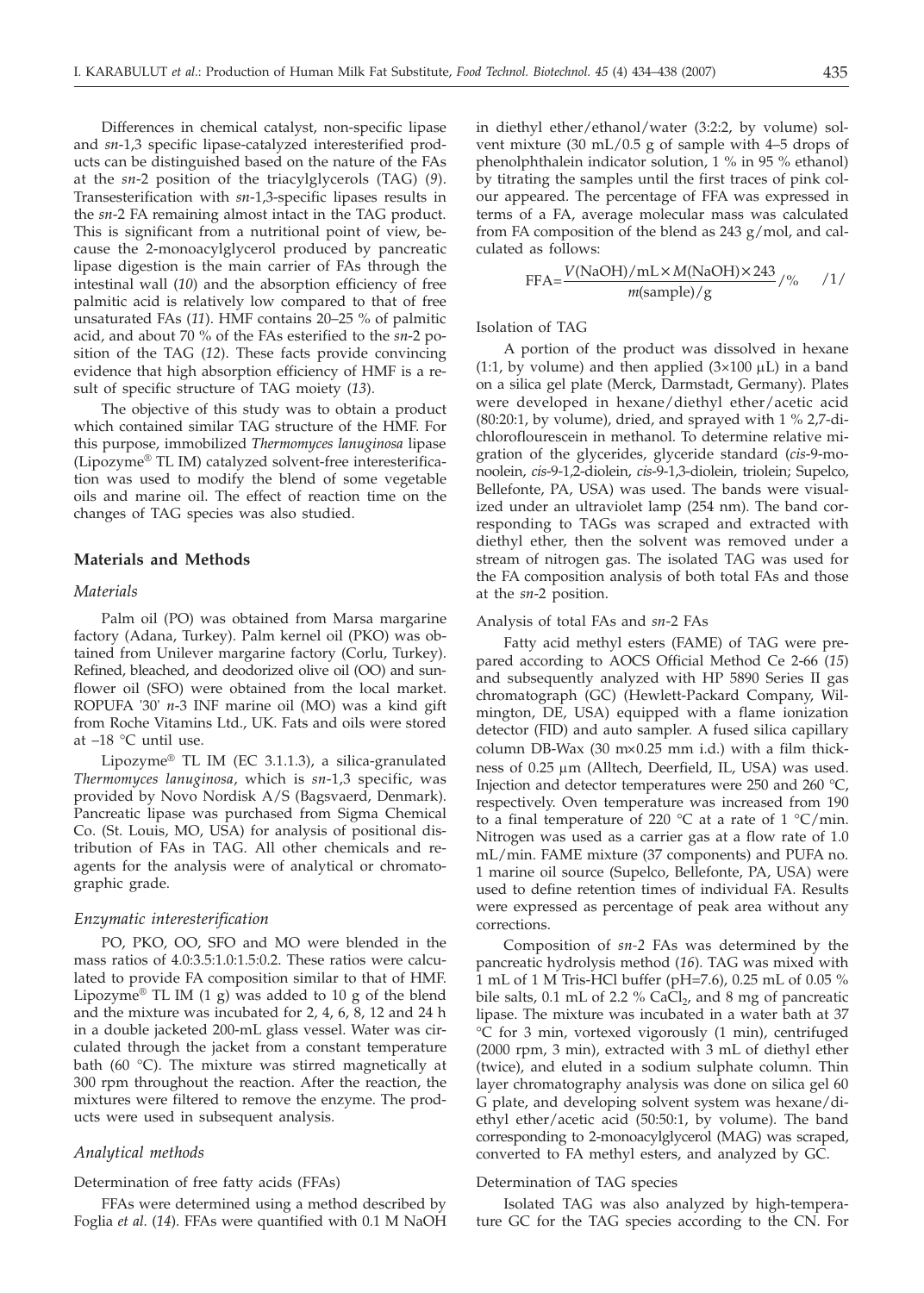analysis of TAG,  $0.5 \mu L$  of a solution diluted in hexane (6 mg/mL) were injected into HP 6890 GC (Hewlett-Packard Company, Wilmington, DE, USA) equipped with FID. Runs were performed from 180 to 360 °C at a rate of 3 °C/min and then isothermally at adequate time. A capillary column CP-Sil $5$  CB (10 m $\times$ 0.32 mm i.d.) with a film thickness of  $0.12 \mu m$  (Chrompack, Middleburg, The Netherlands) was used. Injection and detector temperatures were 183 and 350 °C, respectively. Helium was used as a carrier gas at a flow rate of 0.9 mL/min. Identification of the TAGs was made by comparison of retention times with those of TAG standards, *e.g*. tricaprin, tricaprylin, trilaurin, trimyristin, tripalmitin, tristearin (Supelco, Bellefonte, PA, USA). Results were expressed as area/% without any corrections. Analyses were performed in duplicate and mean values are reported.

## *Statistical analysis*

The effects of enzymatic interesterification time on FFA values were statistically evaluated by the one way analysis of variance (ANOVA) procedure using SPSS 9.1 for Windows.

# **Results and Discussion**

Lipozyme® TL IM is a commercial lipase and has been widely studied in the last years. Zhang *et al*. (*17*) used Lipozyme® TL IM-catalyzed interesterification of a blend of palm stearin and coconut oil for production of margarine fats. They reported that for Lipozyme® TL IM-catalyzed interesterification, at least 6 % lipase was needed to reach the equilibrium degree of interesterification in 6 h at 60 °C. They also evaluated the effect of other reaction parameters on relative degree of interesterification. When these results were taken into account, our reaction parameters were chosen as described in enzymatic interesterification section.

The system containing organic solvent is effective in the interesterification reaction, especially when the substrate is in a solid state. However, when the substrate is in a liquid state at the reaction temperature, the reaction efficiently proceeds even in a solvent free system (*18*). Therefore, we used solvent free system in our experiments.

Properties of fats and oils which were used for blend preparation are given in Table 1. PO was used as a source of palmitic acid in the blend for obtaining similar FA composition to that of HMF due to its high amount of palmitic acid (45.3 %). In addition, HMF also contains different ratios of medium and long chain FAs. In this respect, PKO, SFO, OO, and MO were used as sources of myristic, linoleic, oleic and *n*-3 (EPA and DHA) FAs, respectively, in the blend.

One of the products of lipase-catalyzed interesterification is FFA. Interesterification reaction usually occurs together with hydrolysis. Formation of FFAs at different interesterification times is shown in Fig. 1. Water content of immobilized enzyme caused a sharp increase of FFAs at the end of 2-hour reaction. The FFA content reached equilibrium within the first two hours. Differences in the FFA content between 2- and 12-hour reactions were found insignificant (p>0.05), while 24-hour reaction caused a

Table 1. FA composition (%) of fats and oils used in the blend (mean values, *N*=2)

| $FA^a$   | PO   | PKO  | <b>SFO</b> | OO   | <b>MO</b> | Blend |
|----------|------|------|------------|------|-----------|-------|
| C6.0     |      | 0.3  |            |      |           | 0.1   |
| C8:0     |      | 3.6  |            |      |           | 1.5   |
| C10:0    | 0.1  | 3.5  |            |      |           | 1.3   |
| C12:0    | 0.2  | 48.2 |            |      |           | 17.8  |
| C14:0    | 1.1  | 16.2 | 0.1        |      | 4.1       | 6.0   |
| C15:0    | 0.1  |      |            |      | 1.2       |       |
| C16:0    | 45.3 | 8.5  | 6.0        | 11.2 | 21.1      | 23.0  |
| C16:1    | 0.2  |      | 0.2        | 0.9  | 5.3       | 0.3   |
| C17:0    | 0.1  |      |            | 0.1  | 1.8       |       |
| C17:1    |      |      |            | 0.1  | 0.8       |       |
| C18:0    | 4.2  | 2.1  | 3.2        | 2.5  | 5.5       | 2.5   |
| C18:1    | 39.3 | 15.0 | 33.4       | 73.7 | 12.8      | 31.9  |
| C18:2    | 8.6  | 2.6  | 55.8       | 10.2 | 1.3       | 14.0  |
| C18:3    | 0.1  |      | 0.1        | 0.5  | 0.6       | 0.1   |
| C20:0    | 0.4  | 0.1  | 0.2        | 0.4  | 0.5       | 0.2   |
| C20:1    | 0.1  | 0.1  | 0.2        | 0.3  | 0.8       | 0.1   |
| C20:5    |      |      |            |      | 7.0       | 0.1   |
| C22:0    | 0.1  |      | 0.6        | 0.1  | 0.4       | 0.1   |
| C22:6    |      |      |            |      | 35.5      | 0.7   |
| C24:0    | 0.1  |      | 0.2        | 0.1  | 1.5       | 0.1   |
| $FFA/$ % | 0.35 | 0.25 | 0.40       | 0.69 | 0.09      | 0.35  |
|          |      |      |            |      |           |       |

<sup>a</sup>FAs are designated by number of carbon atoms/number of double bounds

FA: fatty acid residues; PO: palm oil; PKO: palm kernel oil; SFO: sunflower oil; OO: olive oil; MO: marine oil; FFA: free fatty acid



**Fig. 1.** Free fatty acids formation during the different interesterification times

significant change. This may be due to evaporation of water from the mixture into atmosphere of the reactor. After a 12-hour reaction, esterification became dominant reaction compared to the hydrolysis.

Lipozyme® TL IM is an *sn*-1,3 specific lipase. Therefore the FAs originally located at the *sn*-2 position should largely remain in this position even though some degree of acyl migration into *sn*-1,3 position might occur (*17*). The FA profiles of both total FAs and those at *sn*-2 position of the blend are shown in Table 2. The main FAs of the HMF are also given in the same table. Major FA residues observed in the blend were: lauric (C12:0), myristic (C14:0), palmitic (C16:0), stearic (C18:0), oleic (C18:1), and linoleic acid (C18:2), like in HMF. Lauric acid was found at higher percentage (17.8 %) in the blend than in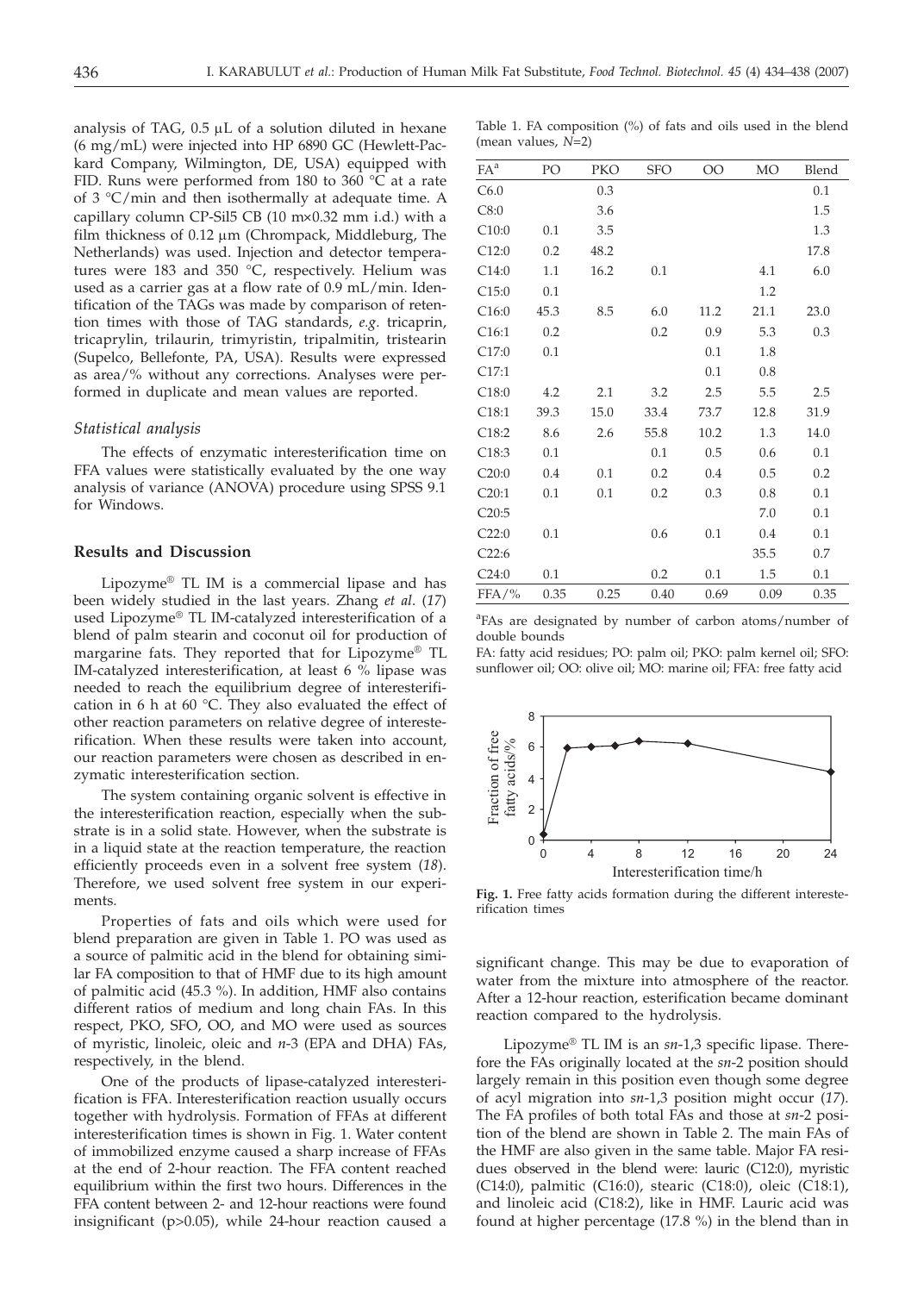Table 2. Positional distribution (%) of fatty acids of oil blend and human milk fat (mean values, *N*=2)

| <b>FA</b>    | Blend <sup>a</sup> |      |           |                                                  | HMF <sup>b</sup> |      |      |                                                        |
|--------------|--------------------|------|-----------|--------------------------------------------------|------------------|------|------|--------------------------------------------------------|
|              | total              |      |           | $sn-2$ $sn-2$ <sup>c</sup> $sn-1,3$ <sup>d</sup> |                  |      |      | total $sn-2$ $sn-2$ <sup>c</sup> $sn-1,3$ <sup>d</sup> |
| C12:0        | - 17.8             | 13.9 | 25.9      | 19.8                                             | 4.9              | 5.3  | 36.0 | 4.7                                                    |
| C14:0        | 6.0                |      | 5.6 31.2  | 6.2                                              | 6.6              | 11.2 | 57.0 | 4.3                                                    |
| $C16:0$ 23.0 |                    |      | 28.7 41.5 | 20.2                                             | 21.8             | 44.8 | 68.0 | 10.3                                                   |
| C18:0        | 2.5                | 4.5  | 59.6      | 1.5                                              | 8.0              | 1.2  | 5.0  | 11.4                                                   |
| C18:1        | 31.9               | 34.8 | 36.4      | 30.5                                             | 33.9             | 9.2  | 9.0  | 46.3                                                   |
| $C18:2$ 14.0 |                    | 10.6 | 25.2      | 15.7                                             | 13.2             | 7.1  | 18.0 | 16.3                                                   |

a C6:0, C8:0, C10:0, C16:1, C18:3, C20:0, C20:1, C20:5, C22:0, C22:6, and C24:0 are present in minor proportions at the *sn*-2 and *sn*-1,3

positions in the blend<br><sup>b</sup>Values are derived from Lien *et al.* (19)<br><sup>c</sup>Indicates the percentage of the fatty acid

Indicates the percentage of the fatty acids esterified at the *sn*-2

position, calculated as [*sn*-2 FAs×100/(3×total FAs)]/% d<sup>1</sup>Indicates FA composition at the *sn*-1,3 positions, calculated as [3×total FAs–(*sn*-2)]/2

HMF. The original content of C16:0 in the *sn*-2 position of the blend was lower than the amount of HMF. However, the level was much higher than that found in most ordinary infant formulas today. The FA composition at *sn*-1,3 positions of enzymatically modified blend is given in Table 2. It can be seen that *sn*-1,3 positions predominantly contain unsaturated FAs, mostly oleic acid, like in HMF, except for lauric acid.

Percentage of total unsaturated FAs of the blend (47.3 %) is nearly equal to that of HMF. Diets high in unsaturated FAs are advantageous in infant feeding, since they are absorbed better than saturated FAs due to less interference with calcium absorption (*20*).

The TAGs can be grouped according to their CN, which is the number of carbons in the constituent FA. TAG species were determined at the end of 2, 4, 6, 8, 12 and 24 h of the reaction. Table 3 shows the changes in

Table 3. Carbon number (CN) and triacylglycerol percentage of the blend after different times of lipase-catalyzed interesterification (mean values, *N*=2)

|           | Time/h |                |                |       |       |       |       |  |
|-----------|--------|----------------|----------------|-------|-------|-------|-------|--|
| <b>CN</b> | 0      | $\overline{2}$ | $\overline{4}$ | 6     | 8     | 12    | 24    |  |
|           |        |                |                | TAG/% |       |       |       |  |
| 30        | 0.3    | < 0.1          | < 0.1          | < 0.1 | < 0.1 | < 0.1 | < 0.1 |  |
| 32        | 1.9    | 0.3            | 0.2            | 0.2   | 0.3   | 0.2   | 0.2   |  |
| 34        | 2.7    | 0.4            | 0.3            | 0.3   | 0.5   | 0.3   | 0.3   |  |
| 36        | 7.3    | 2.2            | 1.8            | 1.4   | 1.8   | 1.4   | 1.4   |  |
| 38        | 5.4    | 2.5            | 2.4            | 2.2   | 2.6   | 2.3   | 2.0   |  |
| 40        | 3.2    | 3.5            | 3.5            | 4.0   | 4.2   | 4.2   | 3.7   |  |
| 42        | 3.4    | 7.1            | 7.4            | 8.6   | 8.4   | 8.5   | 7.7   |  |
| 44        | 2.3    | 7.1            | 7.5            | 8.7   | 8.3   | 8.0   | 8.1   |  |
| 46        | 2.0    | 12.3           | 12.8           | 14.7  | 14.1  | 13.9  | 13.8  |  |
| 48        | 6.2    | 15.6           | 16.8           | 18.7  | 17.4  | 18.4  | 18.2  |  |
| 50        | 18.2   | 15.3           | 14.8           | 12.8  | 13.4  | 13.4  | 13.9  |  |
| 52        | 23.2   | 20.2           | 19.4           | 16.6  | 17.2  | 17.0  | 17.8  |  |
| 54        | 22.8   | 12.5           | 12.3           | 11.1  | 11.1  | 11.8  | 12.1  |  |
| Others    | 1.2    | 1.1            | 0.8            | 0.7   | 0.7   | 0.6   | 0.8   |  |

the percentage of the TAG species of the blend at different reaction times according to the CN. The lipase- -catalyzed interesterification of the blend caused many changes in the TAG species. It was considered that the starting blend contained predominately CN52 and 54 TAG species from the SFO and OO and medium chain FA TAG species (CN32 to 38) from the PO and PKO. Interesterification of the blend in the presence of an *sn*-1,3 specific lipase resulted in the incorporation of unsaturated FA into 1- and 3-positions of the glycerol. As a result of these changes, the relative percentage of several TAG species (CN40, 42, 44, 46 and 48) increased, while others (CN30, 32, 34, 36, 38, 50, 52 and 54) decreased. However, a significant increase was observed between 6 and 8 h of reaction. The yield of CN46 and 48, which include mainly palmitic acid, increased 7- and 3-fold after the 6-hour reaction, respectively. Similar results were reported by Macrae (*21*).

Variation of each TAG species according to the CN with different reaction times was calculated as follows:

$$
X = \frac{P_{t1} - P_{t0}}{P_{t0}} \tag{2}
$$

where  $P_{t1}$  is the peak area of TAG at any time of reaction and  $P_{t0}$  is the peak area of TAG of the blend.

The changes for the increasing TAG species of the blend after different interesterification times are illustrated in Fig. 2. Maximal variation was obtained in the majority of TAG species between 0 and 6 h of reaction time. However, no further changes in variation could be achieved at longer reaction times. Similar changes were observed for variations of decreasing TAG species (data not shown). For this reason, it can be concluded that 6 h of reaction time is enough for optimum conversion.



**Fig. 2.** Change of the increasing triacylglycerol species of the blend with different interesterification times

The predominant TAGs were CN46 (13.8 %), CN48 (18.2 %), CN50 (13.9 %), CN52 (17.8 %), and CN54 (12.1 %) for the blend enzymatically modified for 24 h. Total percentage of these TAG species in HMF was 83 % (*22*). When the compositional distribution of the blend was taken into account, it may be assumed that these TAG species contain mainly 1,3-diunsaturated-2-saturated structure, like HMF.